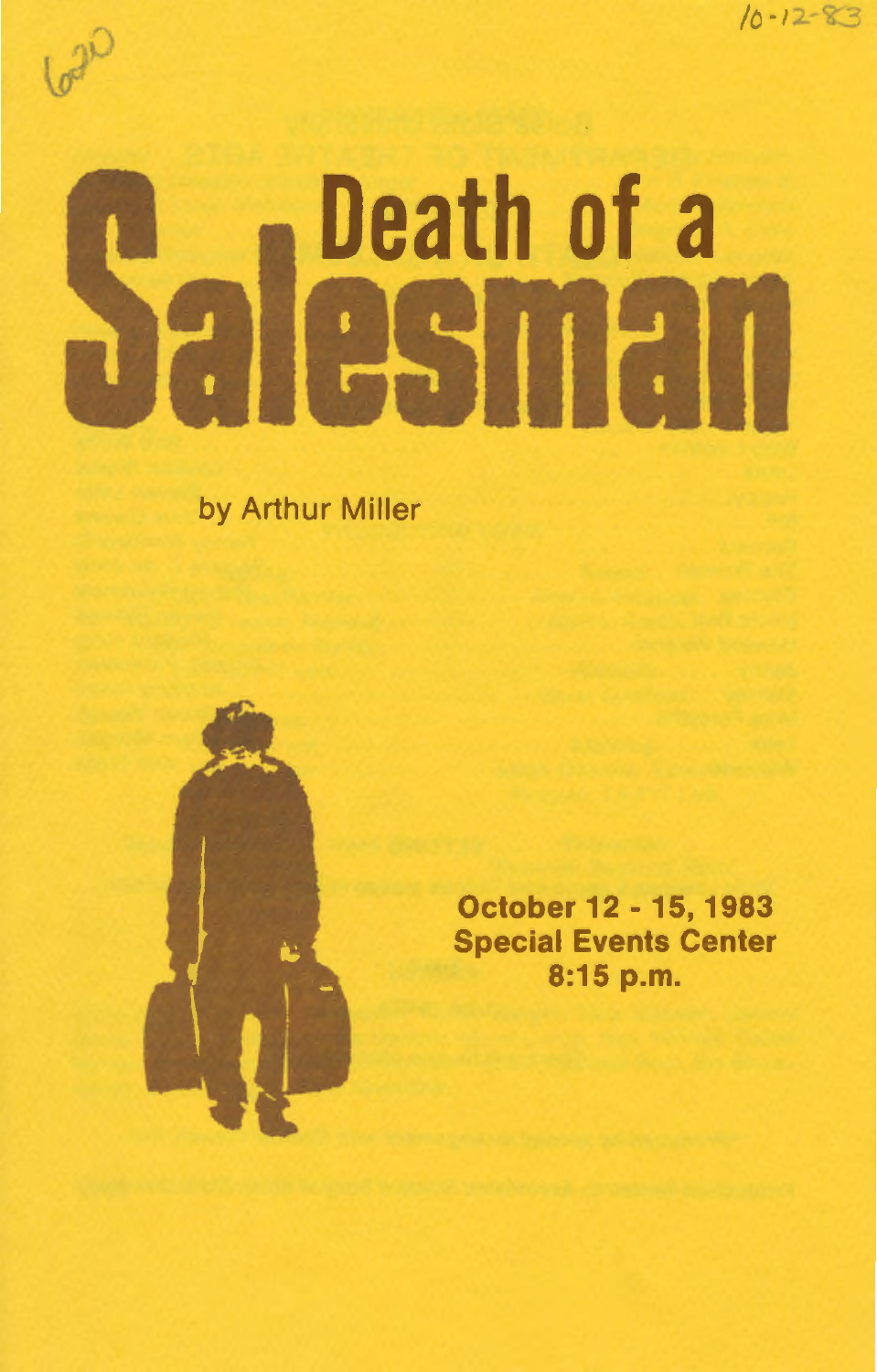# **Boise State University DEPARTMENT OF THEATRE ARTS**

## **presents**

# **DEATH OF A SALESMAN**

by Arthur Miller

#### **CAST**

(in order of appearance)

#### **SETTING**

Willy Lowman's home and various places in New York and Boston.

#### **TIME**

#### Late 1940's

#### There will be one intermission

\*Produced by special arrangement with Samuel French, Inc.

Production funded by Associated Student Body of Boise State University.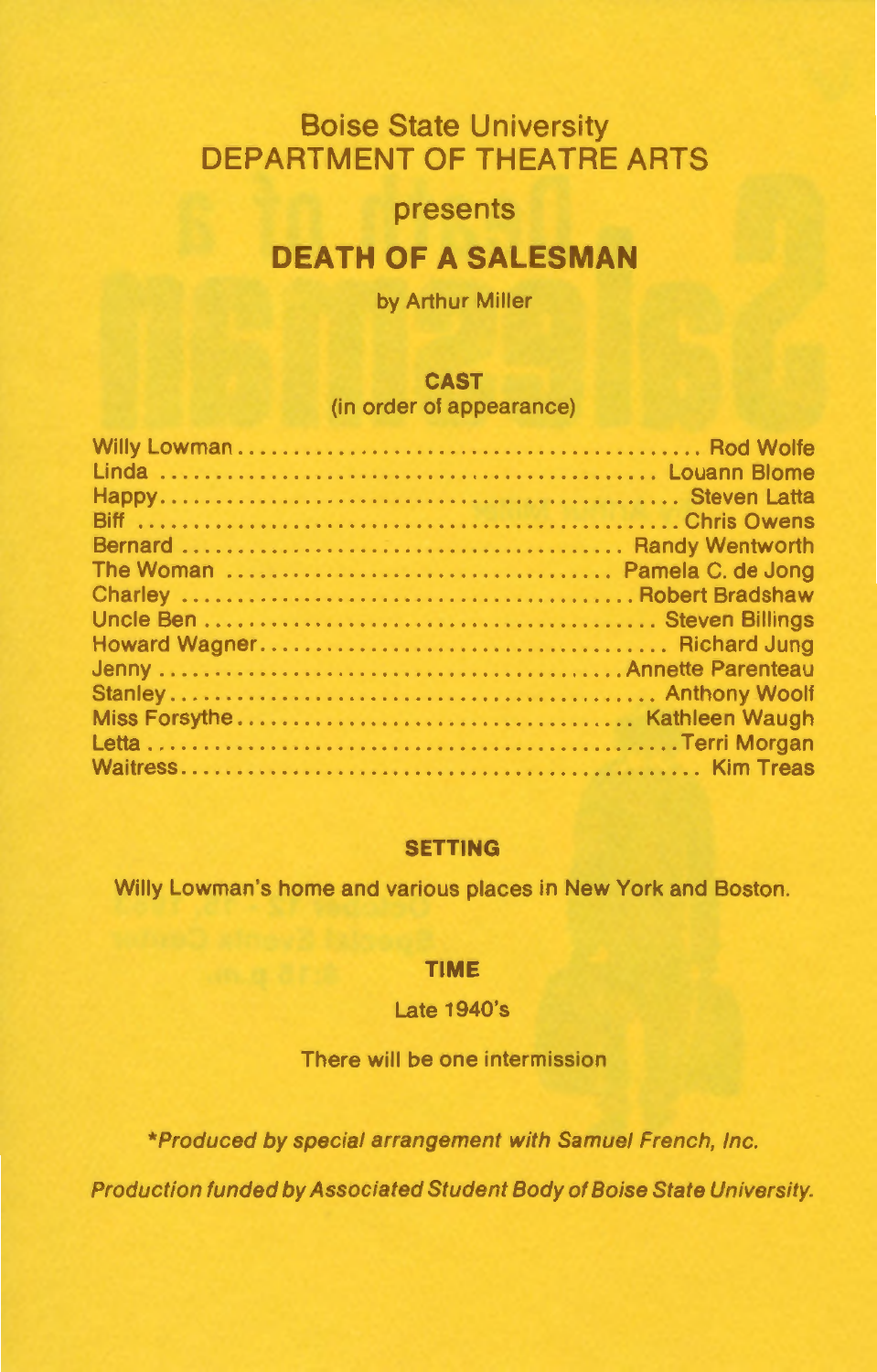#### **PRODUCTION STAFF**

| Assistant Director/Stage Manager  John E. Priester III |                     |
|--------------------------------------------------------|---------------------|
| Assistant Stage Manager  Mark Akkerman                 |                     |
|                                                        |                     |
| Lighting Designer  Jonathan Langrell                   |                     |
| Costumes by Nancy P. Berger, Head                      |                     |
| <b>DESCRIPTION OF PROPERTY AND STREET</b>              | <b>Violet Lynch</b> |
| House Supervisor  Dr. William E. Shankweiler           |                     |
|                                                        |                     |
| Box Office Clydeen Babcock, Head                       |                     |
|                                                        | <b>Kim Treas</b>    |
|                                                        |                     |
|                                                        | <b>Kim Treas</b>    |
|                                                        |                     |

#### **PRODUCTION CREW**

**Setting**  J. David Lee-Painter Mary J. Graesch, Richard Rister, Victoria G. Burks, and TA 117 Lab

> **Costumes**  Nancy Berger, Violet Lynch

**Make-Up**  Sandra Cavanaugh, Head Tara Blanton Shelly Cowger

**Sound**  Sheri L. Hibbard April L. Smith

**Publicity**  Carol Spafford

**Lighting**  Leigh Daniels, Edward Reagan, TA 117 Lab

**Properties**  Shannon Ragland, Head Kathy Farris

#### **USHERS**

Chris Anderson, Gary Anderson, Nancy Berger, Tara Blanton, Lorena Davis, Leigh Daniels, Debbie DeNino, Violet Lynch, Nick Michas, David Minten, David Lee-Painter, Nancy Lee-Painter, Clarisse Root, Erv Shoemaker, Brent Vaughn, John Makujina.